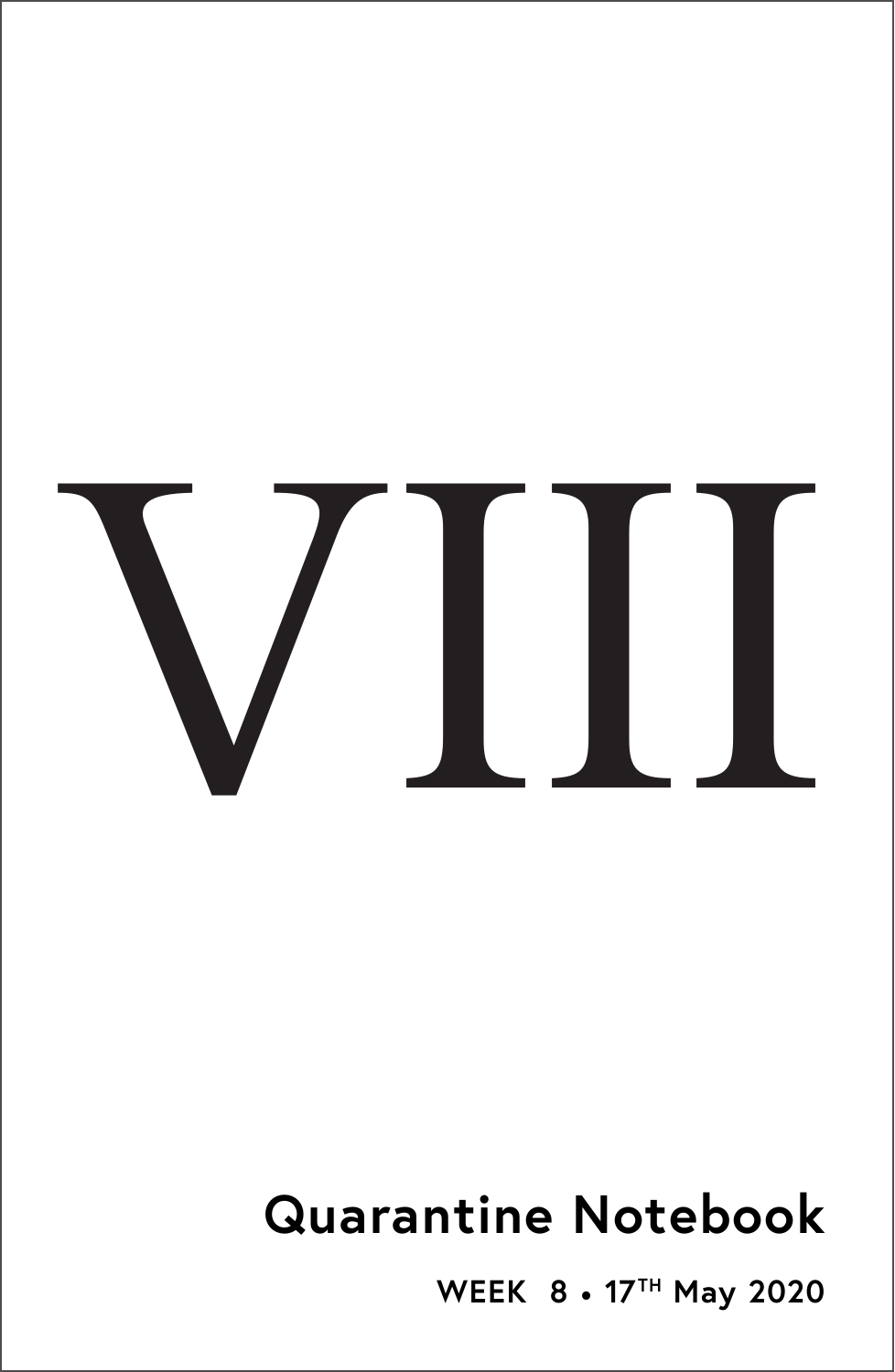# **Quarantine Notebook**

WEEK 8  $17^{th}$  May 2020

Copyright of each piece of writing in this document belongs to its respective author. © 2020

Permission has been obtained from each author to display this work on the website [www.muscaliet.co.uk.](https://www.muscaliet.co.uk) The website is property of Muscaliet Press.

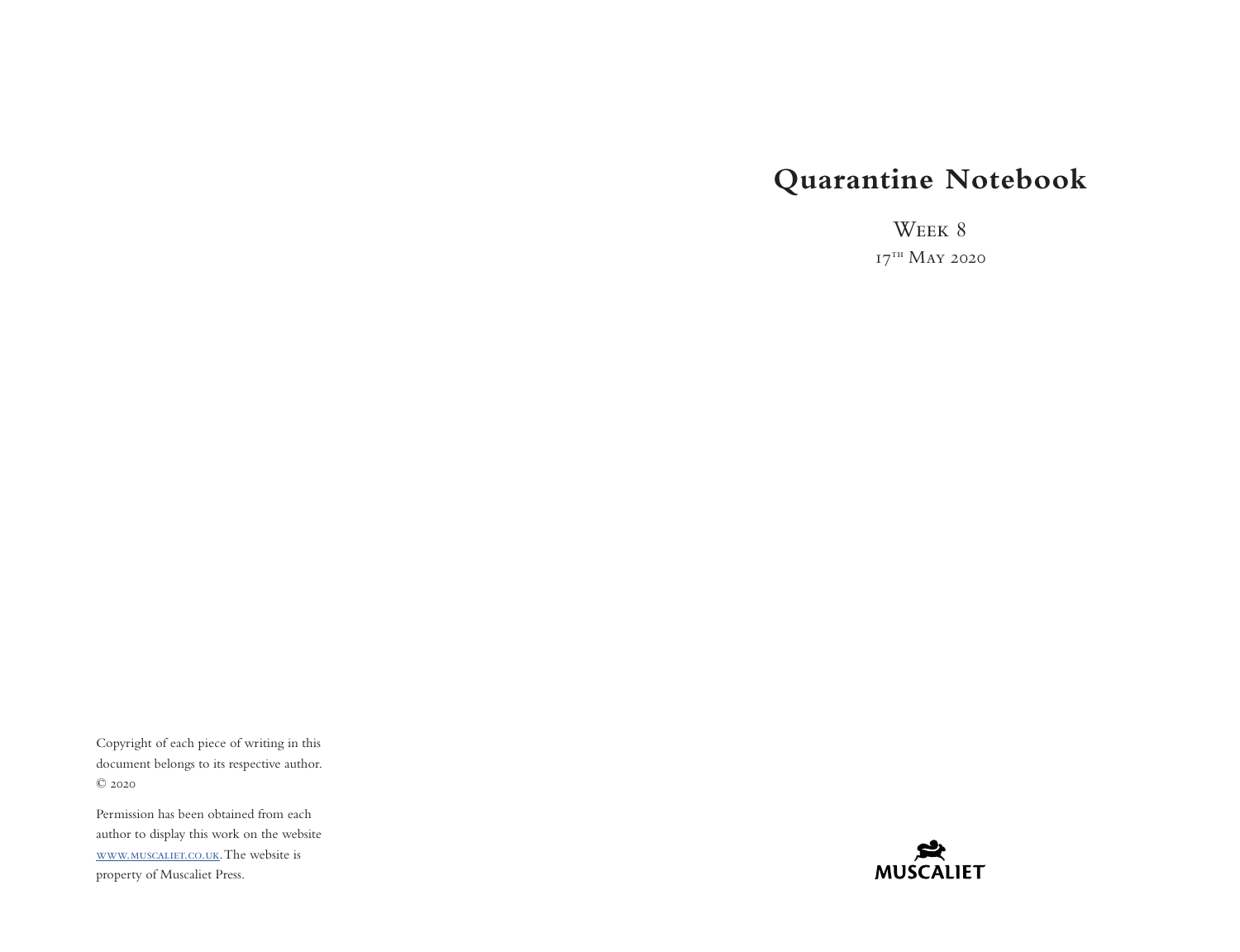Simon Smith

**BREATH** 

*(the poem for Flick Allen)*

I am floating without connection between bodies

the quick in bits

& to hear the bird

all seasons rolled into a ball & tossed away

pinged to counterpart

a breath out

what makes a body think

exhale the song of a common nightingale & composer

lucid as memory on the spot prising open

its everyday song part & where to find happiness

& the scores for endless disruption

of invention over discovery

its upward aspiration

its wager & aerosol stops & reeds

from aspirins to aspirators

to sing it & wing it from all things in my DNA without a set list 'you can't love if you don't tell the truth' the song is the bird not you not me that's its message & language on my breath & yours all imperfections instantaneously taking in the sun coppice & scrub to report to to echo incomprehensible to yes add yes to a secret to tell the fold counterpoint to sing the flood just when you thought tuned to where-is-now is to hear bits & stuff you & me flattening it out the science is unstable & the wobble in the air then so be erased on the air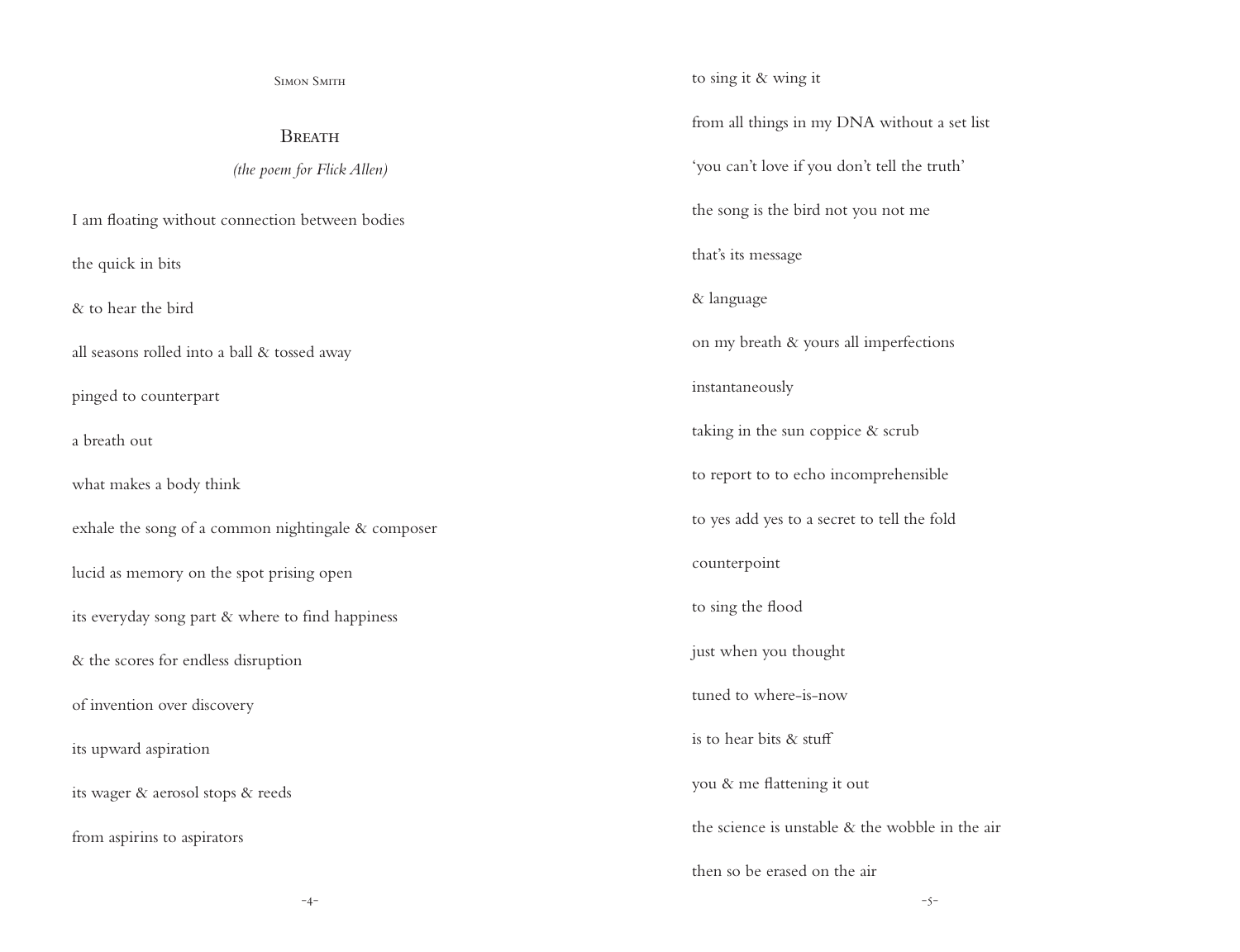cyberspace is where you touch me

nocturnal earthward to dwell

where the living  $\&$  the dead mingle

& the bird sings out

the green leaves in a haze past the Abyss

tree pollen out of the woods

PHILIPPE JACCOTTET, TRANS. IAN BRINTON

# THE DROPPING OF THE CURTAIN<sup>\*</sup>

#### And so:

no movement, no further foot forward, rather just recoil, nothing but repeat.

Not an original thought. Nothing but moods; shifting moods, increasingly discrete; nothing but crumbs, snatches of a life, mimicking thought, preserved or teasing shavings of a life. Scattered fragments of disjointed days, strewn words that once had caressed a stone more cold than cold itself.

In fact, far far from daybreak.

These words cannot be unuttered all the same since one has felt them: the hand inviting cold from the stone.

The dead can no longer read the sketchy signs of swifts in summer sky and I who still in joy can watch them am not uplifted into blue. Below them just a glimmer in unknowing. A brief shard escapes impulsively to climb and then a long withdrawal down to pebbles, a long retreat.

Like snow which never can retain the footprints of the heart: distress in flight. Like cloth which cannot hold a shape of either face or hand.

(Someone will write again about the clouds)

<sup>\*</sup> Translator Ian Brinton notes that Jaccottet, who is 95 this year (!), published this piece titled 'Après Coup' in 2001.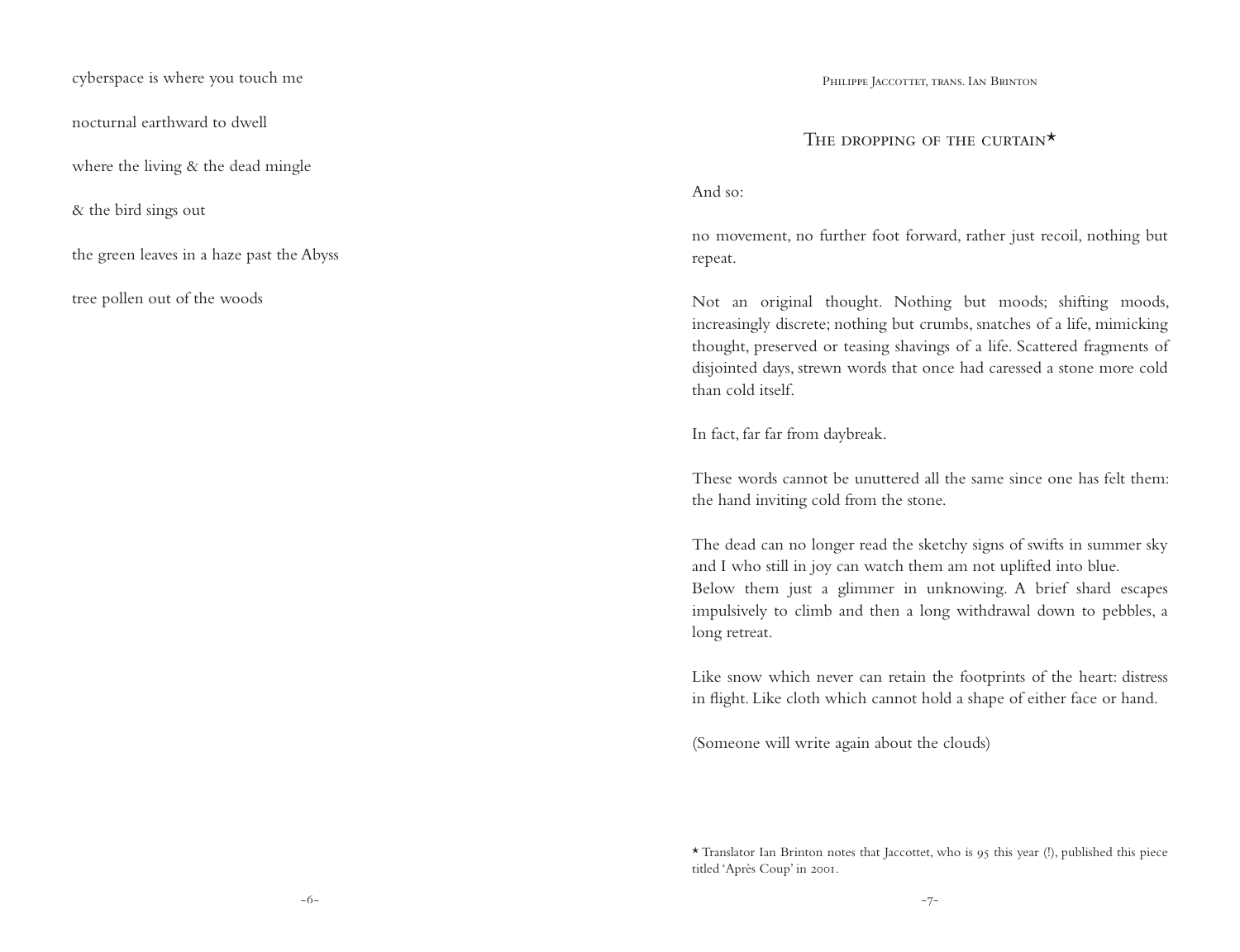$A_S I_F$ 

*(After reading Ian Brinton & Michael Grant's* Mallarmé*)*\*

A jazz-funk bustle bodes well until

 flux & fixity prompt a meditative shuffle

percussive & sparse

how it was

in the grit of things where only lineation fit the bill

still even a fly knows when the light will shift & recurrence a third rhythm plots that enact

> what do we make of elaborate webs of reference poetic licence

> > let loose where no language

just because

your own is real

witness wetness

crossing that street

simple

coffee house take-away

no longer taken for

granted keeping distance

sound pip for end begun old assumptions

plots of threat subterfuge hiding & reinvention of silence & reinvention where 'no things but nameless things no names

but thingless names'

between the two a space of slippage

self-erasure retracing old

motifs mistranslated

motives misunderstood

language

makes it impossible

to not be poetic

 is it a roll or has it been cast admitting all thought.

\* Mallarmé, Stéphane. *Poems*[. Translated by Ian Brinton and Michael Grant; comment by J. H.](https://www.muscaliet.co.uk/product/poems-stephane-mallarme/) [Prynne. Muscaliet; Colchester, 2019.](https://www.muscaliet.co.uk/product/poems-stephane-mallarme/)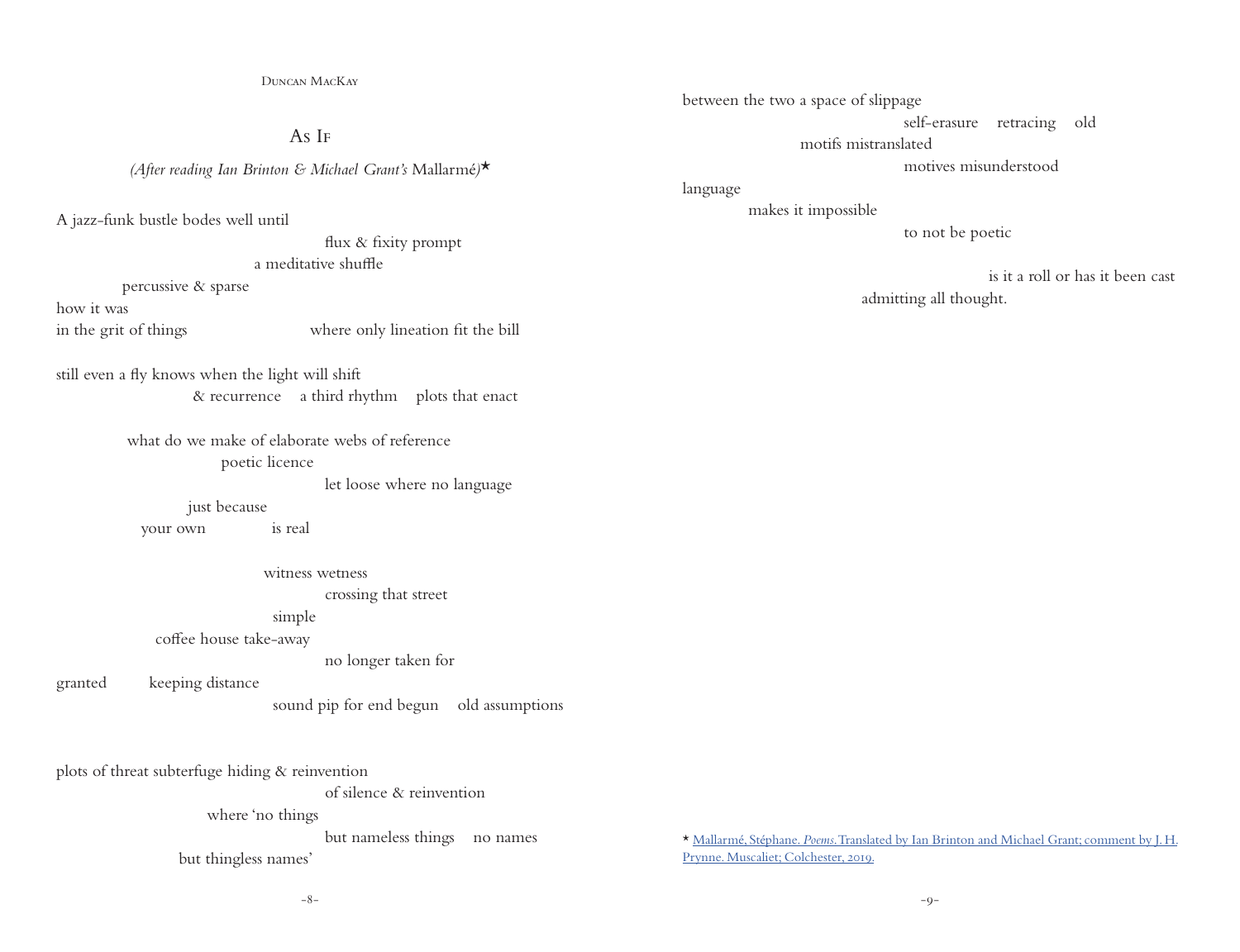Philip Terry

MR UBU a sketch towards a covid-19 fantasy

A<sub>CT</sub> Three

*Scene Three*

*A Care Home in the environs of Norwich, next to a Park & Ride converted into a Mortuary.*

*Several* Care Workers *are assembled. From time to time* Stretcher-Bearers *appear to remove the bodies of the elderly.*

Care Worker [*entering*]: Hey, did you hear the news? The Queen is dead, and all the Civil Servants as well; young Wotsitnow has fled to the mountains. And you'll never guess what – Mr Ubu has seized the throne!

Another: Never.

Care Worker: It's true, look, it's all over the front pages of *The Telegraph*. And here's something else. I've heard that they're going to double taxes and that Mister Ubu is going to make the rounds in person to collect them.

Another: I'll believe it when I see it.

ALL: Great God! What's to become of us? Old Ubu is really intent on fucking us over this time.

*Two* Stretcher-Bearers pass*, carrying an empty stretcher.* 

Care Worker: Let's at least give him a chance. Maybe he's collecting the taxes so that he can supply us with the PPE he's been promising us for so long?

ANOTHER: And the hand sanitiser!

ANOTHER: And the toilet roll!

ANOTHER: And the tests!

Care Worker: Listen. It sounds like someone's knocking on the door.

ANOTHER: Unless it's our delivery at last, you're not to let anyone in.

A Voice [*off*]. Hornstrumpot! Open up! By my Boris bike, open up! By my mother's purse-strings, I've come to collect your taxes!

*The door is smashed in.* Mr Ubu *comes through the hole, followed by* Police.

#### *Scene Four*

Mr Ubu: Right-ho, let's not beat about the bush. Which of you is in charge here? [*A* Care Worker *steps forward*]. What's your name?

Care Worker: Stanislas Leczinski.

MR UBU: Passport?

STANISLAS: Here. [MR UBU *looks at it then throws it over his shoulder*].

MR UBU: Right to work documents?

STANISLAS: Here. [MR UBU *shuffles through papers then tears them up and tramples them on the floor*].

Mr Ubu: Right, prick up your ears or these gentlemen will extrude your brains from your nostrums. Hey, listen will you?

STANISLAS: But Your Excellency hasn't said anything yet.

Mr Ubu: What! I've been talking for an hour. Do you think I came all this way just to amuse myself with listening to my own voice?

Stanislas: No thought could be farther from my mind, Sir.

-10- -11-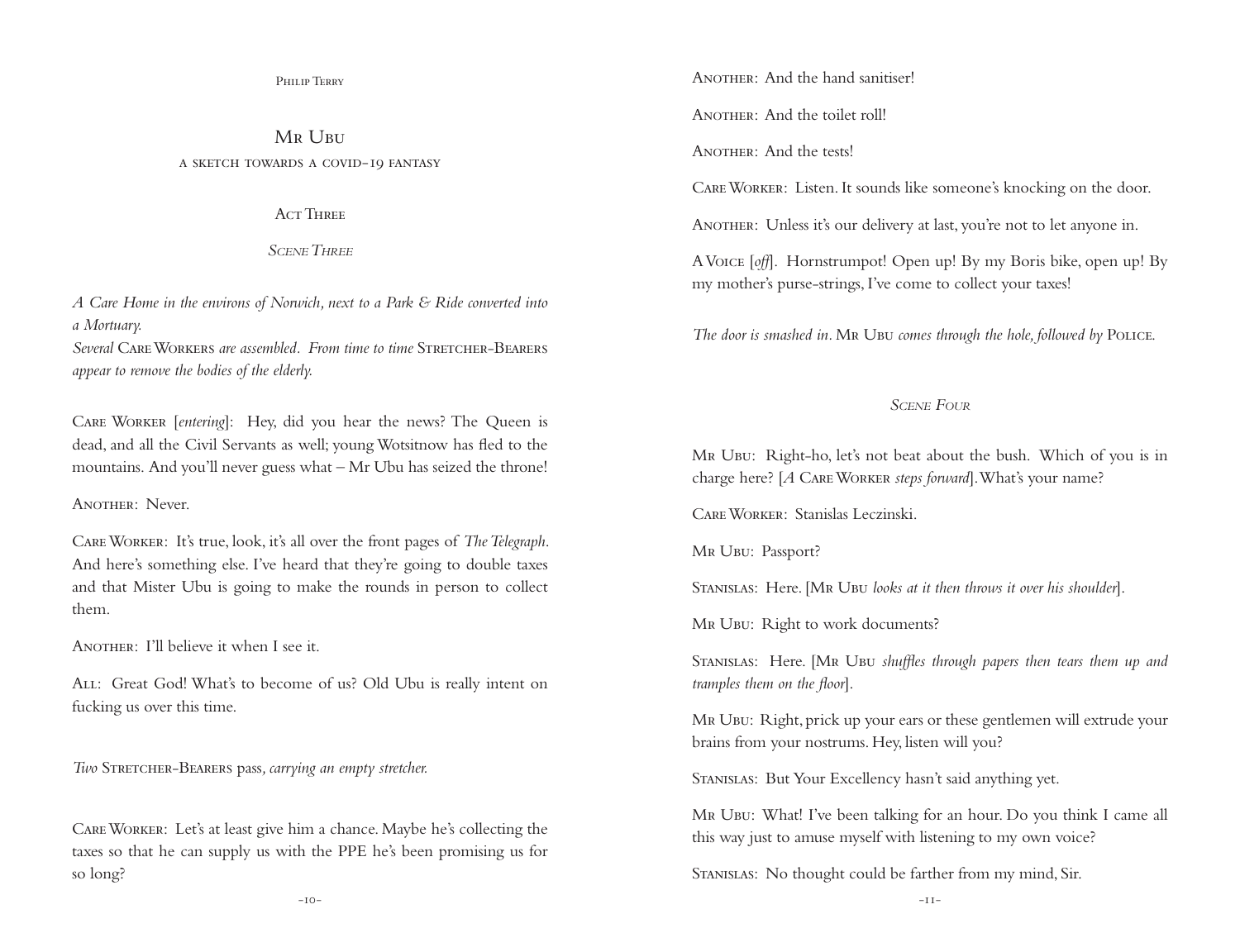*Two* Stretcher-Bearers *pass, carrying a covered body.* All *cross themselves except* Mr Ubu *and* Police.

Mr Ubu: Alright, then. I've come to ask you, no, instruct you, and inform you, that you are to produce and display your ready cash immediately and forthwith, or you'll be arrested and locked up, and your wards will be thrown out on the street. Get it? Step up, you Peelers, bring in the ducat-buckets.

#### *Buckets are brought in.*

Stanislas: Sire, our carers are all down on the tax register for unskilled workers earning a net wage of less than two hundred Brexit-Dollars per month. The entire tax bill for our franchise comes to only one hundred and fifty Brexit Dollars, which we have paid in full over six weeks ago by direct debit.

Mr Ubu: That may well be so, but this is a State of Emergency, haven't you heard?

Care Worker: Of course we've heard, we're front-line workers, though nobody would know it from the way you're treating us!

ANOTHER: Where's all the PPE you promised? Why should we pay any more taxes if you can't deliver on your promises?

ANOTHER: She's right you know. So far all the PPE we've got we've had to pay for for ourselves!

ANOTHER: And its nearly crippled us!

Mr Ubu: Right, that's enough! Arrest them at once!

POLICE *officers seize two of the trouble-makers*.

Mr Ubu: Now, quieten down, and listen up. I've changed the government

and announced in the official tweet this morning that all taxes have to be paid twice over, and all those I may think up later on will have to be paid three times over. [Aside.] With this system, I'll soon make a fortune, then I can kill everyone in the country and bugger off to the Caribbean for good.

Care Workers: Have mercy on us, King Ubu, we're poor care workers, and we barely make enough to live on as it is. And without us to look after the elderly, who will there be to protect the vulnerable?

Mr Ubu: Fuck the vulnerable, I couldn't give a shit! Come on, cough up!

Care Workers: But we can't, we've already paid all we can.

MR UBU: Fork up! Or I'll give you the works good and proper: bollockstwisting, compression of the ovaries, neckstretching and decapitulation! By my Boris bike, am I or am I not your King?

All: In that case, grab the zimmer frames girls! Long live Wotsitnow, by the grace of God, King of England and Wales!

Mr Ubu: Forwards, my loyal Peelers, and do your duties!

*A fight ensues. The care home is trashed, and only* Stanislas *escapes and flees across the Park & Ride.* Ubu *stays behind to scoop up the cash as a number of residents, attracted by the commotion, begin to emerge from their bedrooms.*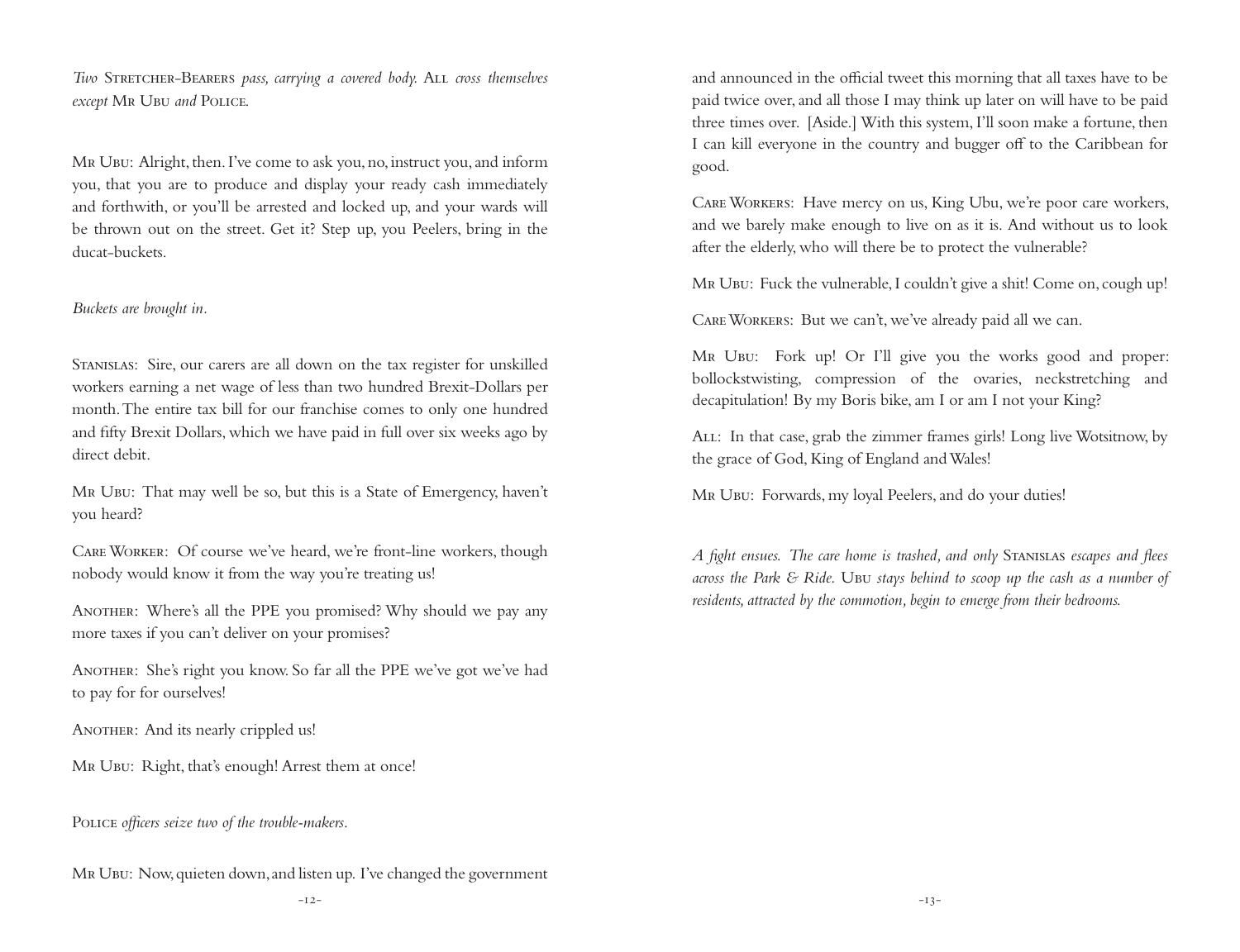### STAYING ALERT

Down there, the swifts are back, ceaseless, ripping past burnt out chestnut candles

#### larks

(what larks!) climb the updraft from the field below this hill frantic with song like torched paper butterflies, and russet hares crouch smouldering in the grass, then run like flames along the clacket pheasant hedge.

Two red kites have repossessed the patch of sky above the motorway. Circling in unblinking synchronicity one poised way up above her mate from time to time they casually flex their painted sergeant's stripes. They've got all day for the resumption of road kill.

#### SIMON SMITH

## The Piece of Blue

this last lost print out of the heart circulation being the model & the breathing form every day the same everyday raggedy in the dirty turnover of waves connect how to provide the connective tissue to listening to the breath break from the least sayable how to so the air moved with circulations of the heart the thump & bump of it tell the moan from the rain pestilence lies & silence from photofit where light rattles the printed circuit

& gulls flap & shriek disturbed from their night roost